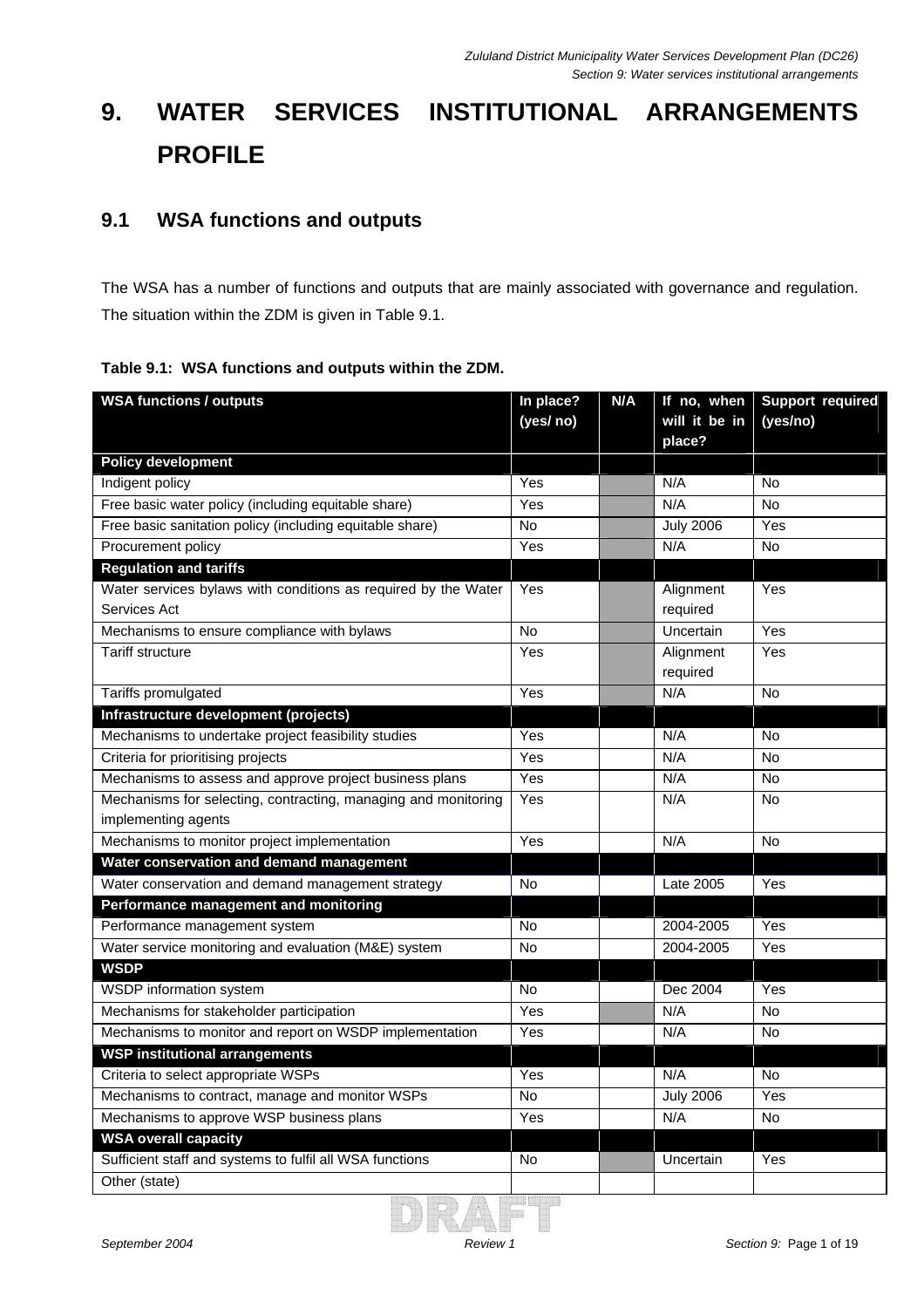## **9.2 WSA capacity development**

The WSA requires sufficient capacity to conduct the functions listed in Table 9.1. Currently, the ZDM has a WSA office within the Technical Department. Although the WSA has many of the required policies and frameworks in place, it is uncertain whether they have the capacity to implement and regulate these policies. In addition, depending on the long-term WSP arrangements, the WSA office may require further capacity to regulate and monitor the WSP/s. The potential capacity development needs are listed in Table 9.2.

| <b>WSA</b><br>development | priorities<br>for                        | capacity   | <b>Capacity needs</b><br>assessment<br>conducted<br>(yes/no) | Formal skills<br>training<br>required<br>(yes/no) | <b>Proposed</b><br>timeframe<br>for<br>capacity<br>development | <b>Estimated cost</b> |
|---------------------------|------------------------------------------|------------|--------------------------------------------------------------|---------------------------------------------------|----------------------------------------------------------------|-----------------------|
| Implementation            | legislated<br>οf                         | <b>WSA</b> | No.                                                          | Potentially                                       | 2005-2006                                                      | Uncertain             |
| functions:<br>٠           | Regulation;                              |            |                                                              |                                                   |                                                                |                       |
|                           | Tariff setting;                          |            |                                                              |                                                   |                                                                |                       |
|                           | Customer care:                           |            |                                                              |                                                   |                                                                |                       |
|                           | Monitoring & evaluation;                 |            |                                                              |                                                   |                                                                |                       |
|                           | Contracts management;                    |            |                                                              |                                                   |                                                                |                       |
|                           | Implementation of systems & procedures   |            | No.                                                          | Potentially                                       | 2005-2006                                                      | Uncertain             |
|                           | in the municipality associated with the  |            |                                                              |                                                   |                                                                |                       |
|                           | above functions e.g. reporting structure |            |                                                              |                                                   |                                                                |                       |

|  |  | Table 9.2: Potential needs for WSA capacity development. |  |  |  |  |
|--|--|----------------------------------------------------------|--|--|--|--|
|--|--|----------------------------------------------------------|--|--|--|--|

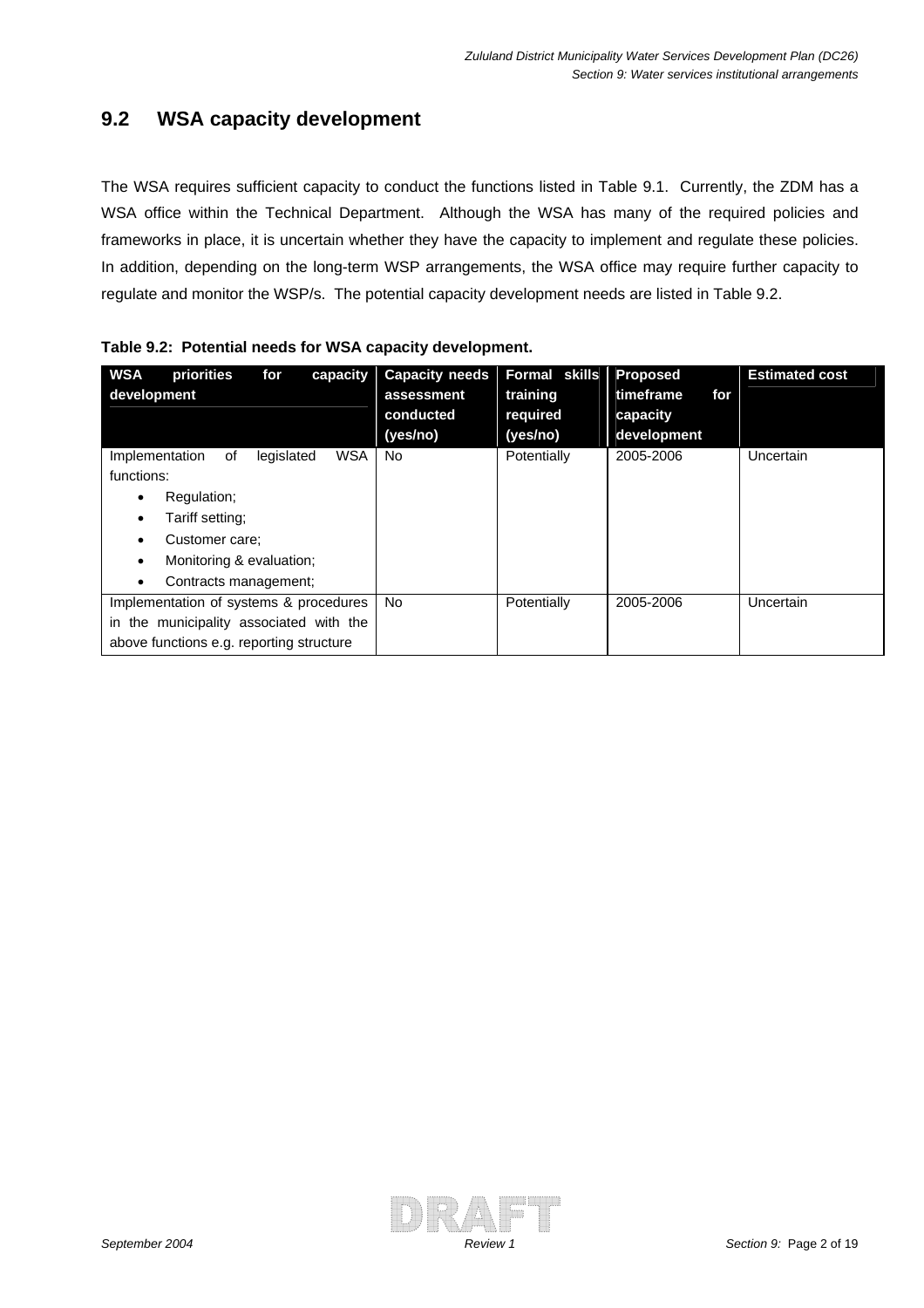#### **9.3 Bylaws affecting water services**

The ZDM currently has draft bylaws for water services (Appendix 3), however the bylaws for the old TLC areas are still valid for their respective areas (Table 9.3). The ZDM is in the process of trying to align the different sets of bylaws. It is hoped that this process will be complete with a single set of bylaws coming into effect from 1 July 2005.

| ID | <b>Bylaw name</b>                                               | <b>Short description</b>                            | <b>Criteria</b> | <b>Effect on water services</b>                          |
|----|-----------------------------------------------------------------|-----------------------------------------------------|-----------------|----------------------------------------------------------|
|    | Zululand<br><b>District</b><br>Municipality                     | Comprehensive<br>bylaws<br>based on DWAF guidelines |                 | Requires alignment<br>with LM<br>bylaws for urban areas. |
|    | Local Municipal water<br>sanitation bylaws<br>&<br>for ex-TLCs: | Bylaws from past provincial<br>ordinance            |                 | Alignment with new ZDM bylaws<br>required.               |
|    | Paulpietersberg<br>Pongola<br>Vryheid<br>Nongoma<br>Ulundi      |                                                     |                 |                                                          |

**Table 9.3: Water services bylaws.** 

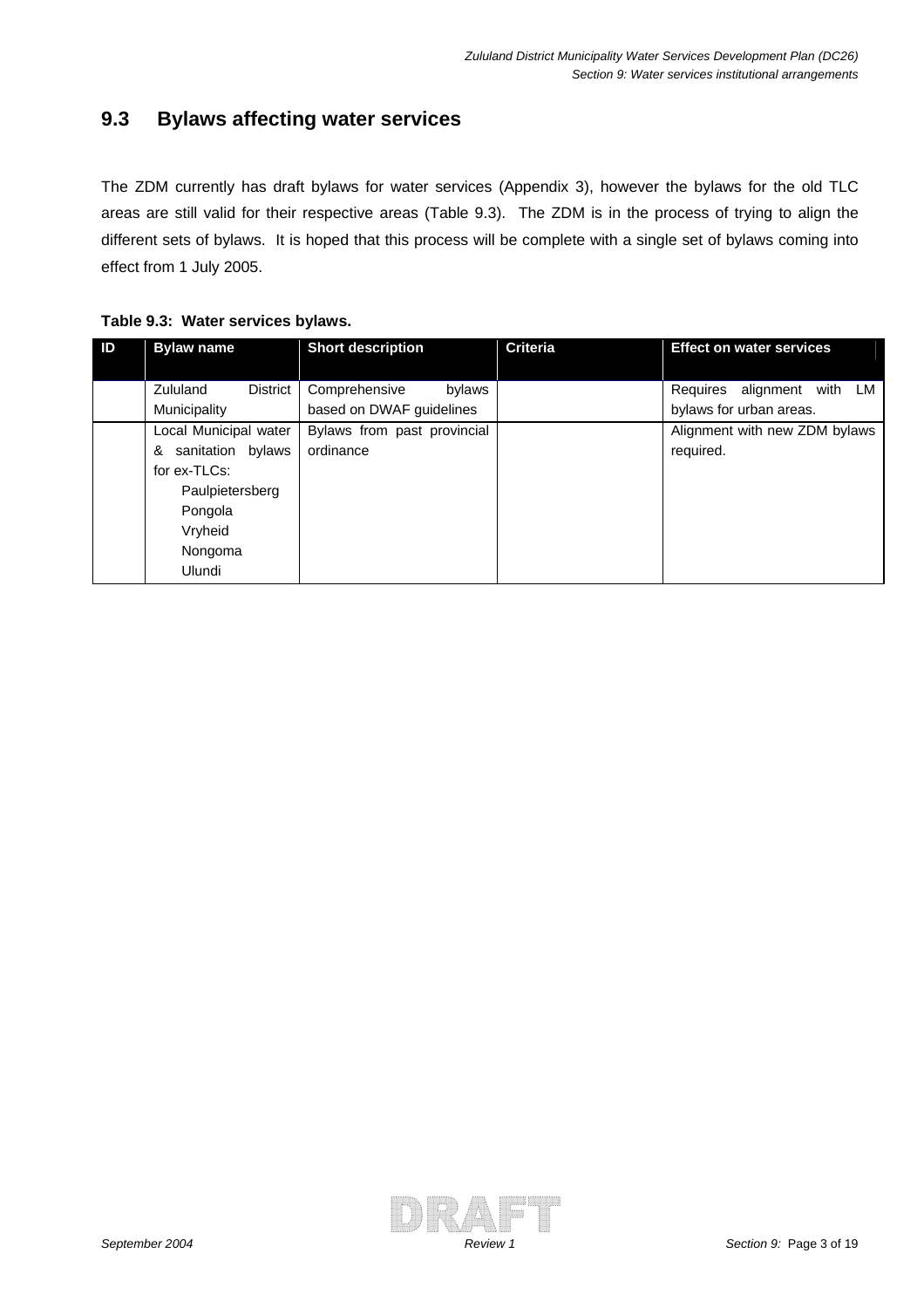## **9.4 Water services providers (retail water) – current year**

A water services provider (WSP) for water delivery is required to fulfil the functions as per the WSA/WSP agreement. In general these functions include:

- Daily operations of WTW (bulk) and the reticulation system (retail).
- Routine maintenance that can be escalated to replacement in the case of a concession contract.
- Consumer relations and communication.
- Revenue collection (retail) and related financial management.
- Health and hygiene awareness (retail).
- Reporting on the status and management of water services against set KPIs to the WSA.

The ZDM is currently undertaking an assessment of the potential mechanisms for long-term water services delivery in terms of Section 78 of the Local Government: Municipal Systems Act, 2000<sup>1</sup>. Currently, formal agreements exist between the LMs and the ZDM to provide water services within the old TLC boundaries (essentially the urban areas) until the end of June 2006 (Table 9.4). These services for the most part include both bulk and reticulation; therefore the LMs are acting as retail WSPs. However, Ulundi and Nongoma LMs are responsible for reticulation only in their respective areas. The bylaws of these areas will continue to govern water services until the ZDM has an integrated set of bylaws in place. The rural areas are mainly being serviced by the ZDM with DM staff operating and maintaining the WTW (Table 9.4).

| <b>Contract Area</b> | <b>Settlement</b> | Name of WSP  | <b>Type of WSP</b> | <b>Signed</b> | <b>Contract type</b> | %<br><b>Consumers</b> |
|----------------------|-------------------|--------------|--------------------|---------------|----------------------|-----------------------|
|                      | type              |              |                    | contract      |                      | served by WSP         |
| Paulpietersberg      | Urban             |              |                    |               |                      |                       |
| Edumbe               |                   | eDumbe LM    | Admin Unit         | Yes           | Management           | 100                   |
| Bilanyoni            | Rural             |              |                    |               |                      |                       |
| Pongola              | Urban             | uPhongolo LM | Admin Unit         | Yes           | Management           | 100                   |
| Belgrade             |                   |              |                    |               |                      |                       |
| Vryheid              | Urban             |              |                    |               |                      |                       |
| Emondlo              | Urban             |              |                    |               |                      |                       |
| Coronation           |                   |              | Admin Unit         |               | Management           |                       |
| Hlobane              |                   | Abaqulusi LM |                    | Yes           |                      | 100                   |
| Nkongolwane          |                   |              |                    |               |                      |                       |
| Cliffdale            |                   |              |                    |               |                      |                       |
| Louwsburg            |                   |              |                    |               |                      |                       |
| Nongoma              | Urban             | Nongoma LM   | Admin Unit         | Yes           | Management           | 100                   |
| <b>Ulundi</b>        | Urban             |              |                    |               |                      |                       |
| Mpungamhlope         |                   | Ulundi LM    | Admin Unit         | Yes           | Management           | 100                   |
| Mahlabatini          |                   |              |                    |               |                      |                       |
| Babanango            |                   |              |                    |               |                      |                       |
| Remaining areas      | Rural             | ZDM          | Internal WSP       | <b>No</b>     | Not applicable       | 100                   |
| with<br>Area<br>no   | <b>Settlement</b> |              |                    |               |                      | $\%$<br>consumers     |
| <b>WSP</b>           | type              |              |                    |               |                      | with no WSP           |
|                      |                   |              |                    |               |                      |                       |

| Table 9.4: Water services provider agreements for water delivery. |  |  |
|-------------------------------------------------------------------|--|--|
|                                                                   |  |  |

 $<sup>1</sup>$  Act 32 of 2000 as amended.</sup>



 $\overline{a}$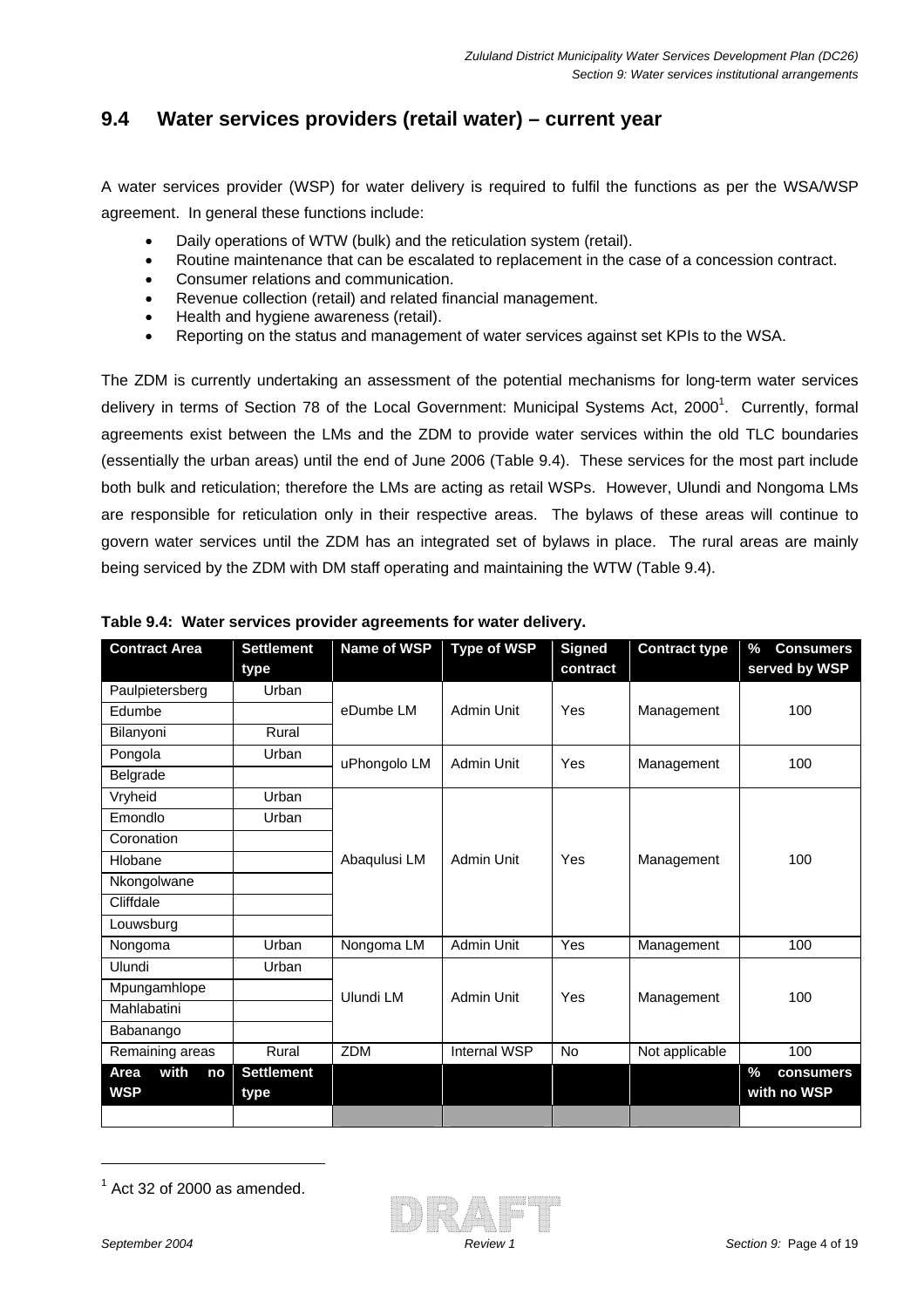#### **9.5 Water services providers (retail water) – year 5**

The ZDM is currently undertaking an assessment of the potential mechanisms for long-term water services delivery in terms of Section 78 of the Local Government: Municipal Systems Act, 2000. It is envisaged that the long-term WSP/s will be appointed to provide services as from 1 July 2006. Currently, short-term formal agreements exist between the LMs and the ZDM to provide water services within the old TLC boundaries (essentially the urban areas) until the end of June 2006 (Table 9.5). The rural areas are being serviced by the ZDM with DM staff operating and maintaining the WTW.

The options being considered in terms of a long-term provider are along similar lines to the current situation. The ZDM is investigating a division of services through a number of aspects namely: regional schemes, LMs and service component (bulk: reticulation). The aim is to simplify the existing arrangements as given in Table 9.4.

| <b>Contract Area</b>                              | <b>Settlement</b><br>type | Name of WSP       | <b>Type of WSP</b> | <b>Contract type</b> | % consumers served<br>by WSP      |
|---------------------------------------------------|---------------------------|-------------------|--------------------|----------------------|-----------------------------------|
| Paulpietersberg                                   | Urban                     | eDumbe LM         | Admin Unit         | Management           | 100                               |
| Pongola                                           | Urban                     | uPhongolo LM      | Admin Unit         | Management           | 100                               |
| Vryheid                                           | Urban                     | Abaqulusi LM      | Admin Unit         | Management           | 100                               |
| Nongoma                                           | Urban                     | Nongoma LM        | Admin Unit         | Management           | 100                               |
| Ulundi                                            | Urban                     | Ulundi LM         | Admin Unit         | Management           | 100                               |
| <b>Rural Areas</b>                                | Rural                     | <b>ZDM</b>        | Internal WSP       | Not applicable       | 100                               |
| Total % consumers with WSPs with signed contracts |                           |                   |                    |                      | 13                                |
| Total % consumers with WSPs with no contracts     |                           |                   |                    |                      | 87                                |
| Area with no WSP                                  | <b>Settlement</b><br>type | Reason why no WSP |                    |                      | % consumers with no<br><b>WSP</b> |
|                                                   |                           |                   |                    |                      |                                   |
| Total % consumers with no WSPs                    |                           |                   |                    |                      |                                   |

**Table 9.5: Water services provider agreements for long-term water delivery.**

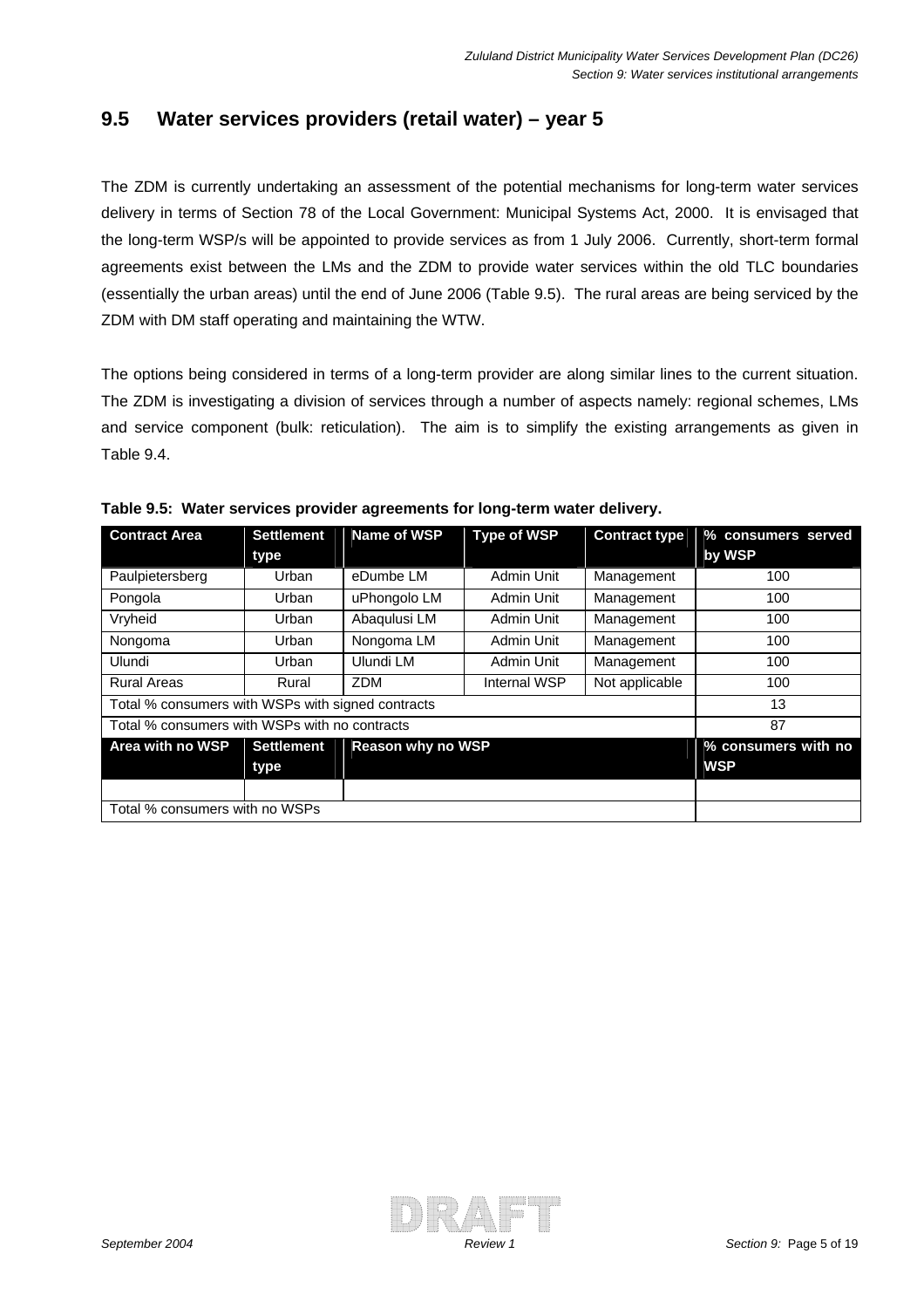#### **9.6 Water services providers (sanitation) – current year**

The sanitation WSP is required to fulfil the functions as per the WSA/WSP agreement. In general these functions include:

- Daily operations of the WWTW and the network.
- Routine maintenance that can be escalated to replacement in the case of a concession contract.
- Consumer relations and communication.
- Revenue collection and related financial management.
- Health and hygiene awareness.
- Reporting on the status and management of water services against set KPIs to the WSA.

The ZDM is currently undertaking an assessment of the potential mechanisms for long-term water services delivery in terms of Section 78 of the Local Government: Municipal Systems Act, 2000. Currently, formal agreements exist between the LMs and the ZDM to provide water services within the old TLC boundaries (essentially the urban areas) until the end of June 2006 (Table 9.6). These services for the most part include both bulk (WWTW) and the network; therefore the LMs are acting as retail WSPs. However, Ulundi LM is responsible for the network only in their respective area. The bylaws of these areas will continue to govern water services until the ZDM has an integrated set of bylaws in place. The rural areas are being serviced by the ZDM with DM staff operating and maintaining the WWTW, however pit latrines or septic tank sanitation systems predominantly serve these areas therefore the ZDM is responsible for pumping the pits on request.

| <b>Contract Area</b> | <b>Settlement</b> | Name of WSP  | <b>Type of WSP</b> | <b>Signed</b> | <b>Contract type</b> | %<br>consumers    |
|----------------------|-------------------|--------------|--------------------|---------------|----------------------|-------------------|
|                      | type              |              |                    | contract      |                      | served by WSP     |
| Paulpietersberg      | Urban             |              |                    |               |                      |                   |
| Edumbe               |                   | eDumbe LM    | Admin Unit         | Yes           | Management           | 100               |
| Bilanyoni            | Rural             |              |                    |               |                      |                   |
| Pongola              | Urban             | uPhongolo LM | Admin Unit         | Yes           | Management           | 100               |
| Vryheid              | Urban             |              |                    |               |                      |                   |
| Emondlo              | Urban             |              |                    |               |                      |                   |
| Coronation           |                   | Abaqulusi LM | Admin Unit         | Yes           | Management           | 100               |
| Hlobane              |                   |              |                    |               |                      |                   |
| Cliffdale            |                   |              |                    |               |                      |                   |
| Nkongolwane          |                   |              |                    |               |                      |                   |
| Nongoma              | Urban             | Nongoma LM   | <b>Admin Unit</b>  | Yes           | Management           | 100               |
| Ulundi               | Urban             | Ulundi LM    | Admin Unit         | <b>Yes</b>    | Management           | 100               |
| Remaining areas      | Rural             | <b>ZDM</b>   | Internal WSP       | No.           | Not applicable       | 100               |
| with<br>Area<br>no   | <b>Settlement</b> |              |                    |               |                      | $\%$<br>consumers |
| <b>WSP</b>           | type              |              |                    |               |                      | with no WSP       |
|                      |                   |              |                    |               |                      |                   |
|                      |                   |              |                    |               |                      |                   |

| Table 9.6: Water services provider agreements for sanitation delivery. |  |  |
|------------------------------------------------------------------------|--|--|
|                                                                        |  |  |

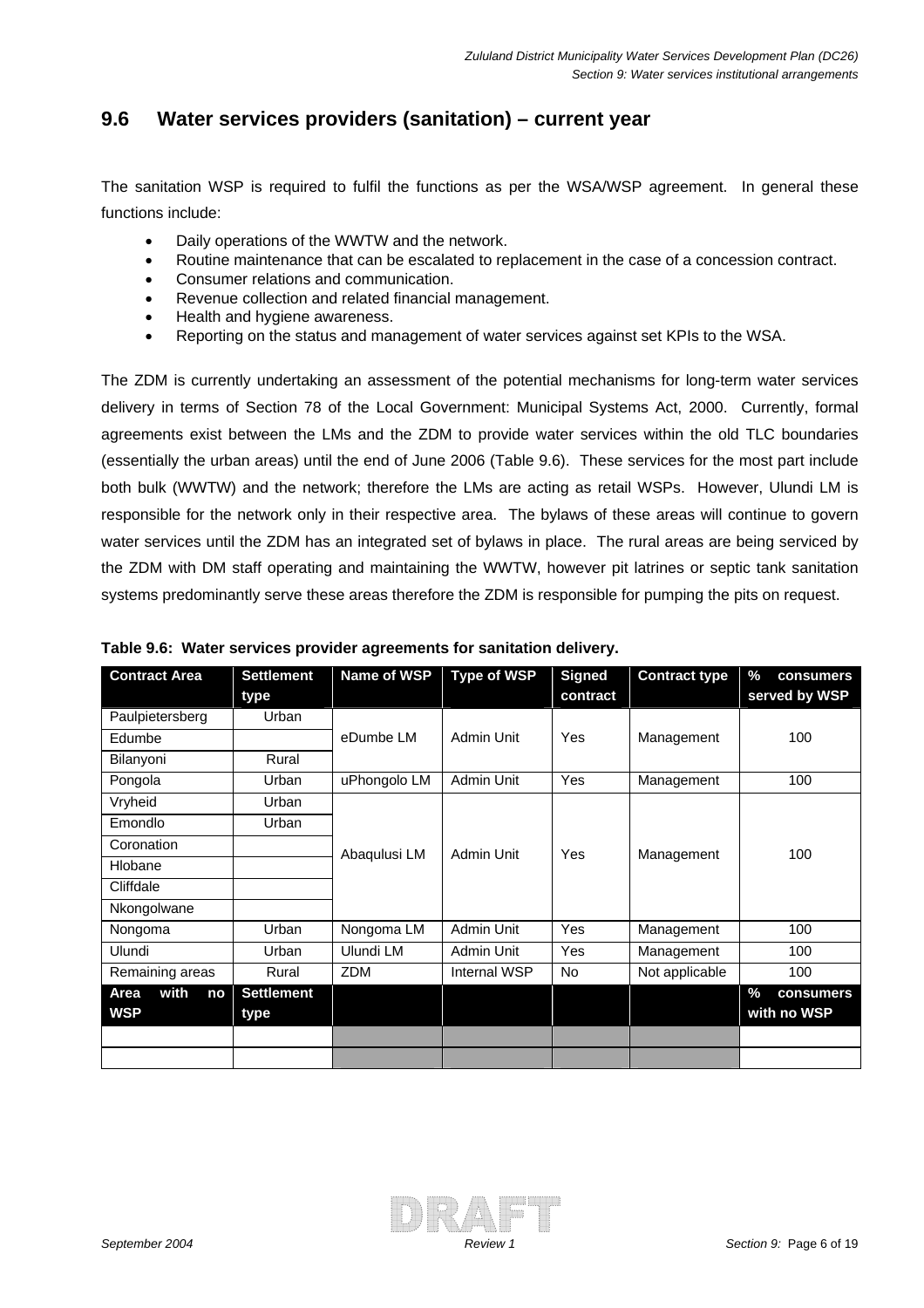#### **9.7 Water services providers (sanitation) – year 5**

The ZDM is currently undertaking an assessment of the potential mechanisms for long-term water services delivery in terms of Section 78 of the Local Government: Municipal Systems Act, 2000. It is envisaged that the long-term WSP/s will be appointed to provide services as from 1 July 2006. Currently, short-term formal agreements exist between the LMs and the ZDM to provide water services within the old TLC boundaries (essentially the urban areas) until the end of June 2006 (Table 9.7). The rural areas are being serviced by the ZDM with DM staff operating and maintaining the WWTW.

The options being considered in terms of a long-term provider are along similar lines to the current situation. The ZDM is investigating a division of services through a number of aspects namely: regional schemes, LMs and service component (bulk: reticulation). The aim is to simplify the existing arrangements as given in Table 9.6.

| <b>Contract Area</b>                              | <b>Settlement</b><br>type | Name of WSP              | <b>Type of WSP</b> | <b>Contract type</b> | % consumers served<br>by WSP      |
|---------------------------------------------------|---------------------------|--------------------------|--------------------|----------------------|-----------------------------------|
| Paulpietersberg                                   | Urban                     | eDumbe LM                | Admin Unit         | Management           | 100                               |
| Pongola                                           | Urban                     | uPhongolo LM             | Admin Unit         | Management           | 100                               |
| Vryheid                                           | Urban                     | Abaqulusi LM             | Admin Unit         | Management           | 100                               |
| Nongoma                                           | Urban                     | Nongoma LM               | Admin Unit         | Management           | 100                               |
| Ulundi                                            | Urban                     | Ulundi LM                | Admin Unit         | Management           | 100                               |
| <b>Rural Areas</b>                                | Rural                     | <b>ZDM</b>               | Internal WSP       | Not applicable       | 100                               |
| Total % consumers with WSPs with signed contracts |                           |                          |                    |                      | 13                                |
| Total % consumers with WSPs with no contracts     |                           |                          |                    |                      | 87                                |
| Area with no WSP                                  | <b>Settlement</b><br>type | <b>Reason why no WSP</b> |                    |                      | % consumers with no<br><b>WSP</b> |
|                                                   |                           |                          |                    |                      |                                   |
| Total % consumers with no WSPs                    |                           |                          |                    |                      |                                   |

**Table 9.7: Water services provider agreements for long-term sanitation delivery.**

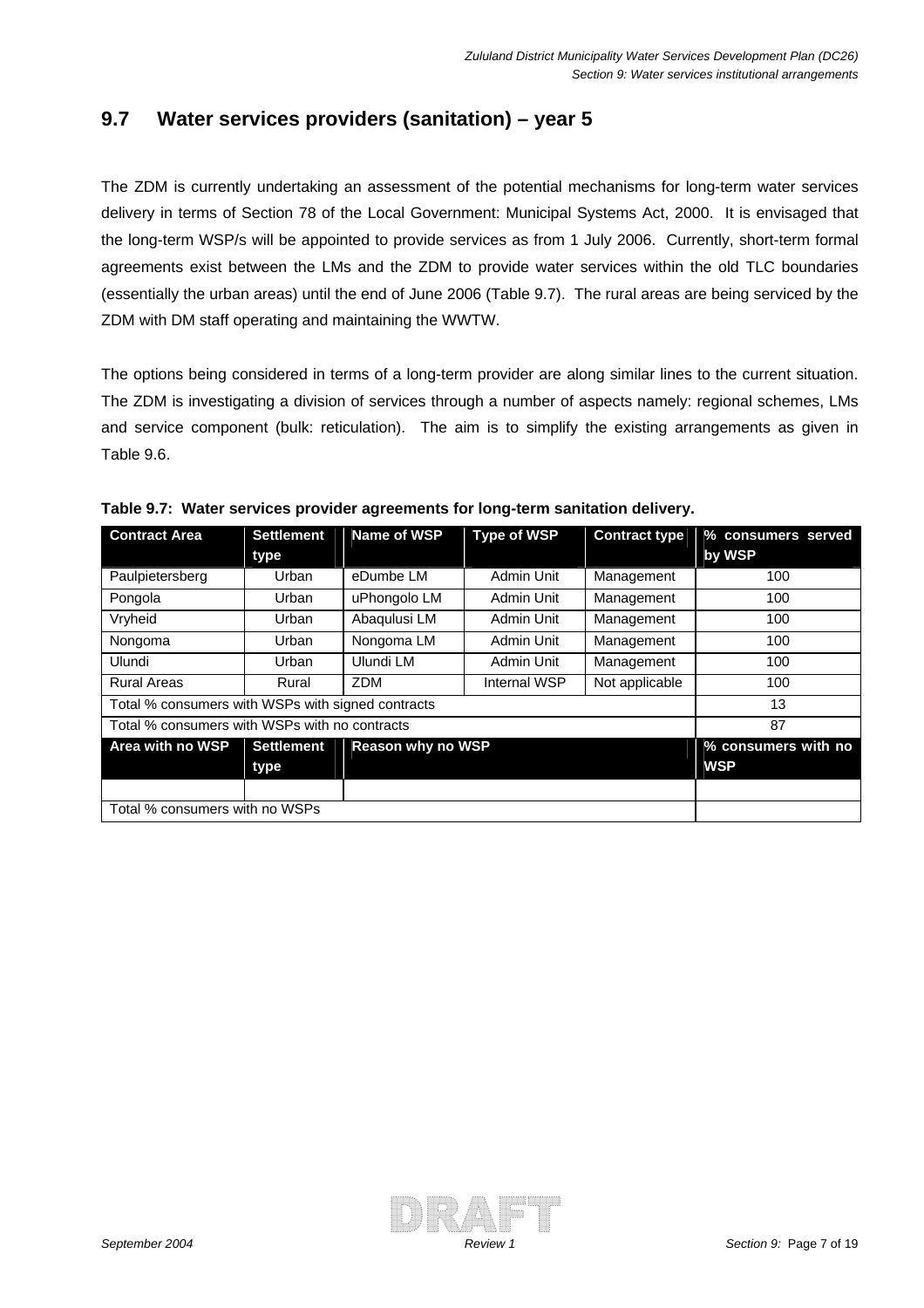#### **9.8 Water services providers (bulk water) – current**

A bulk WSP is responsible for the operations and maintenance of the treatment works only and does not have any direct contact with the individual consumers supplied. Currently, the ZDM operates a number of WTWs for which the LMs act as retail WSP (Table 9.8).

| Table 9.8: Water services provider agreements for bulk water supply. |  |  |  |  |  |  |
|----------------------------------------------------------------------|--|--|--|--|--|--|
|----------------------------------------------------------------------|--|--|--|--|--|--|

| <b>Contract Area</b> | <b>Settlement</b><br>type | Name of WSP | <b>Type of WSP</b> | <b>Signed</b><br>contract | <b>Contract type</b> | $\%$<br>consumers<br>served by WSP |
|----------------------|---------------------------|-------------|--------------------|---------------------------|----------------------|------------------------------------|
| Bilanyoni            | Rural                     |             |                    |                           |                      |                                    |
| Belgrade             |                           |             |                    |                           |                      |                                    |
| Nongoma              | Urban                     | <b>ZDM</b>  | Internal WSP       | No                        | Not applicable       | 100                                |
| Ulundi               | Urban                     |             |                    |                           |                      |                                    |
| Mpungamhlope         |                           |             |                    |                           |                      |                                    |
| Babanango            |                           |             |                    |                           |                      |                                    |
| with<br>Area<br>no   | <b>Settlement</b>         |             |                    |                           |                      | $\%$<br>consumers                  |
| <b>WSP</b>           | type                      |             |                    |                           |                      | with no WSP                        |
|                      |                           |             |                    |                           |                      |                                    |

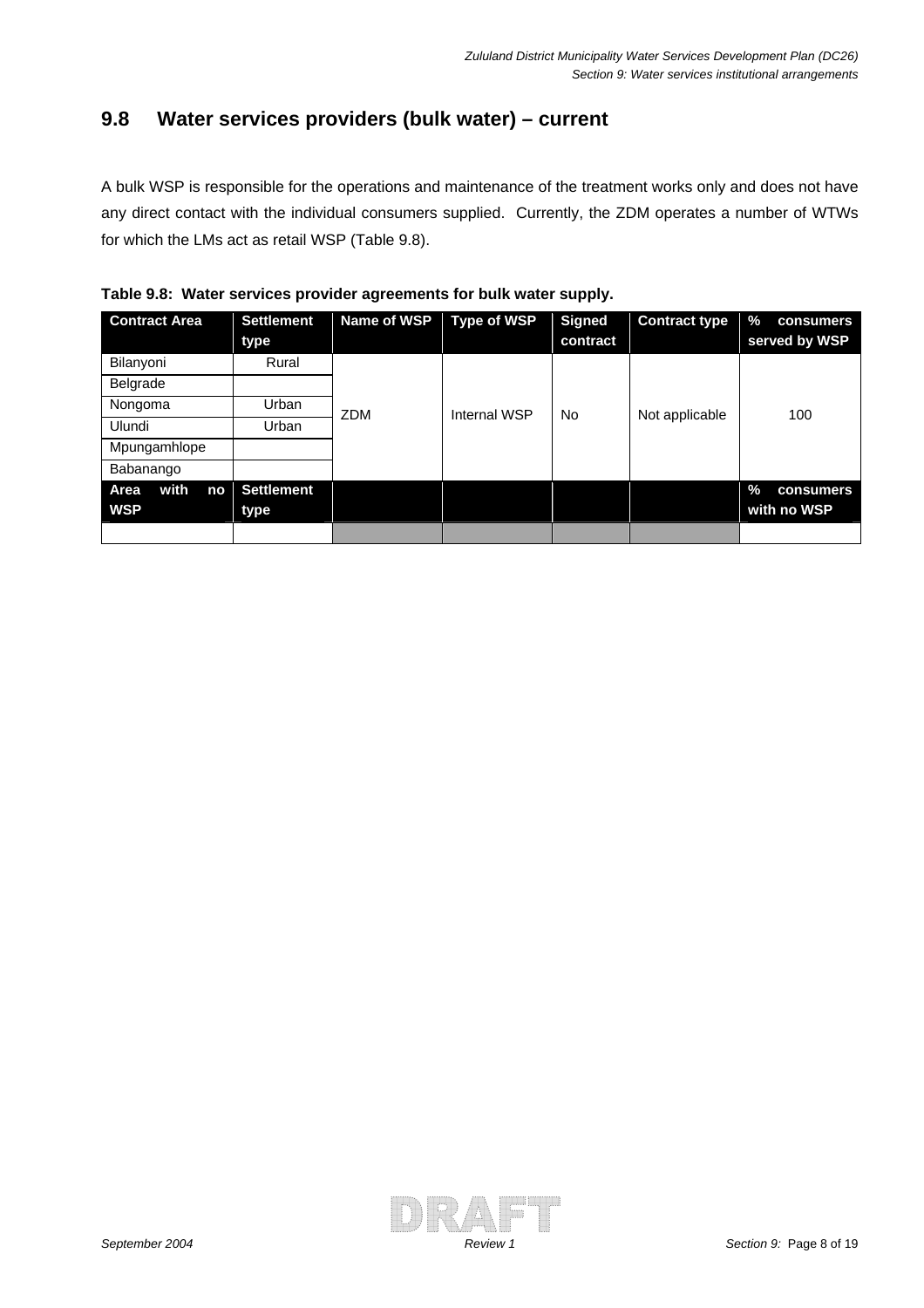#### **9.9 Water services provider (bulk water) – year 5**

The ZDM is currently undertaking an assessment of the potential mechanisms for long-term water services delivery in terms of Section 78 of the Local Government: Municipal Systems Act, 2000. One of the options being considered in terms of a long-term provider is a division of services through service component (bulk: reticulation). However, at this stage the exact nature of the long-term WSP/s is uncertain although it is envisaged that the appointment will commence as from 1 July 2006. Currently, the ZDM operates as bulk WSP for a number of WTWs (Table 9.9), however the aim is to simplify the existing arrangements.

| <b>Contract Area</b>                              | <b>Settlement</b><br>type | <b>WSP</b>               | Name of bulk   Type of bulk   Contract type<br><b>WSP</b> |                | % consumers served<br>by WSP      |
|---------------------------------------------------|---------------------------|--------------------------|-----------------------------------------------------------|----------------|-----------------------------------|
| Bilanyoni                                         | Rural                     |                          |                                                           |                |                                   |
| <b>Belgrade</b>                                   |                           |                          |                                                           |                |                                   |
| Nongoma                                           | Urban                     | <b>ZDM</b>               | Internal WSP                                              | Not applicable | 100                               |
| Ulundi                                            | Urban                     |                          |                                                           |                |                                   |
| Mpungamhlope                                      |                           |                          |                                                           |                |                                   |
| Babanango                                         |                           |                          |                                                           |                |                                   |
| Total % consumers with WSPs with signed contracts |                           |                          |                                                           |                | 0                                 |
| Total % consumers with WSPs with no contracts     |                           |                          |                                                           |                | 100                               |
| Area with no WSP                                  | <b>Settlement</b><br>type | <b>Reason why no WSP</b> |                                                           |                | % consumers with no<br><b>WSP</b> |
|                                                   |                           |                          |                                                           |                |                                   |
| Total % consumers with no WSPs                    |                           |                          |                                                           |                |                                   |

**Table 9.9: Water services provider agreements for long-term bulk water supply.** 

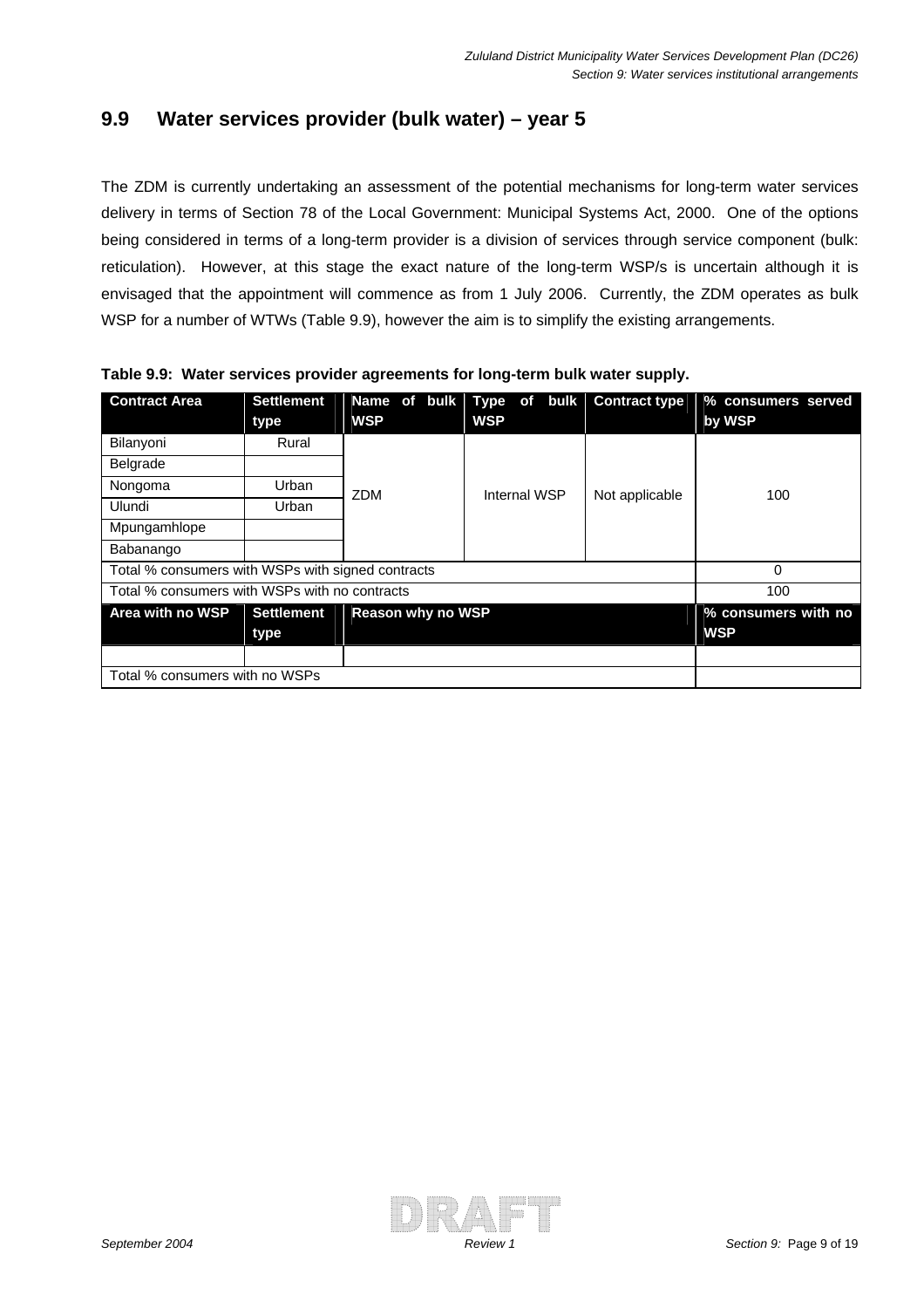## **9.10 Water services providers (bulk sanitation) – current**

A bulk WSP is responsible for the operations and maintenance of the treatment works only and does not have any direct contact with the individual consumers supplied. Currently, the ZDM operates a number of WWTWs for which the LMs act as retail WSP (Table 9.10).

|  | Table 9.10: Water services provider agreements for bulk sanitation services. |
|--|------------------------------------------------------------------------------|
|  |                                                                              |

| <b>Contract Area</b> Settlement                                                           | type  | Name of bulk Type of bulk Signed | sanitation WSP   sanitation WSP | contract | <b>Contract type</b> | $\mathcal{A}$<br>consumers<br>served by WSP |
|-------------------------------------------------------------------------------------------|-------|----------------------------------|---------------------------------|----------|----------------------|---------------------------------------------|
| Bilanyoni                                                                                 | Rural | <b>ZDM</b>                       | Internal WSP                    | No.      | Not applicable       | 100                                         |
| Ulundi                                                                                    | Urban |                                  |                                 |          |                      |                                             |
| Percentage consumers who require bulk sanitation services but with no bulk sanitation WSP |       |                                  |                                 |          |                      |                                             |
| Percentage consumers who do not require a bulk sanitation WSP                             |       |                                  |                                 |          |                      |                                             |

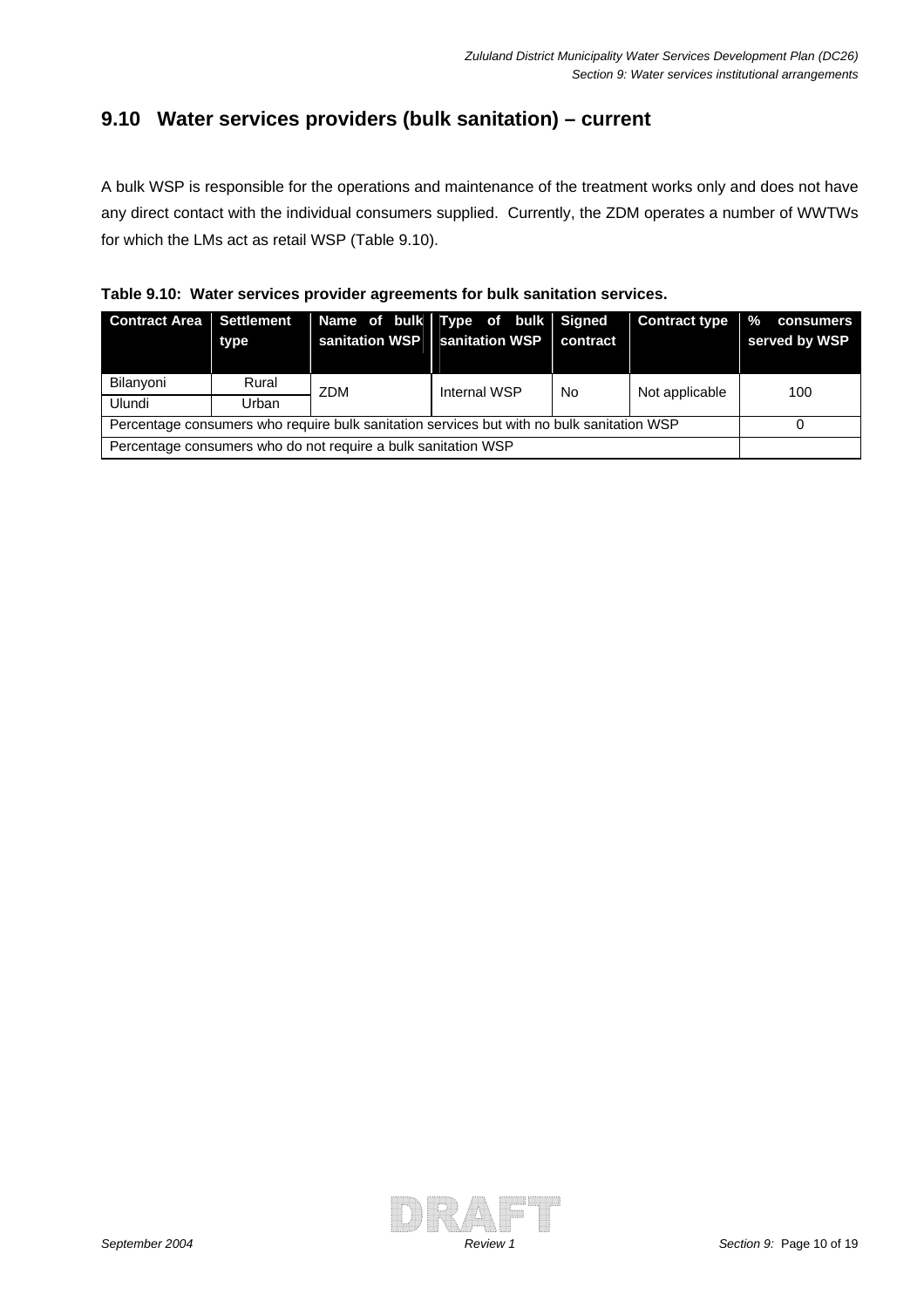## **9.11 Water services provider (bulk sanitation) – year 5**

The ZDM is currently undertaking an assessment of the potential mechanisms for long-term water services delivery in terms of Section 78 of the Local Government: Municipal Systems Act, 2000. One of the options being considered in terms of a long-term provider is a division of services through service component (bulk: reticulation). However, at this stage the exact nature of the long-term WSP/s is uncertain although it is envisaged that the appointment will commence as from 1 July 2006. Currently, the ZDM operates as bulk WSP for a number of WWTWs (Table 9.11), however the aim is to simplify the existing arrangements.

**Table 9.11: Water services provider agreements for long-term bulk sanitation services.** 

| <b>Contract Area</b>                                                                      | Settlement<br>type | Name of bulk Type of bulk Contract type<br>sanitation WSP   sanitation WSP |              |      | % consumers served<br>by bulk sanitation WSP |
|-------------------------------------------------------------------------------------------|--------------------|----------------------------------------------------------------------------|--------------|------|----------------------------------------------|
| Bilanyoni                                                                                 | Rural              | ZDM                                                                        | Internal WSP | None | 100                                          |
| Ulundi                                                                                    | Urban              |                                                                            |              |      |                                              |
| Percentage consumers who require bulk sanitation services but with no bulk sanitation WSP |                    |                                                                            |              |      |                                              |
| Percentage consumers who do not require a bulk sanitation WSP                             |                    |                                                                            |              |      |                                              |

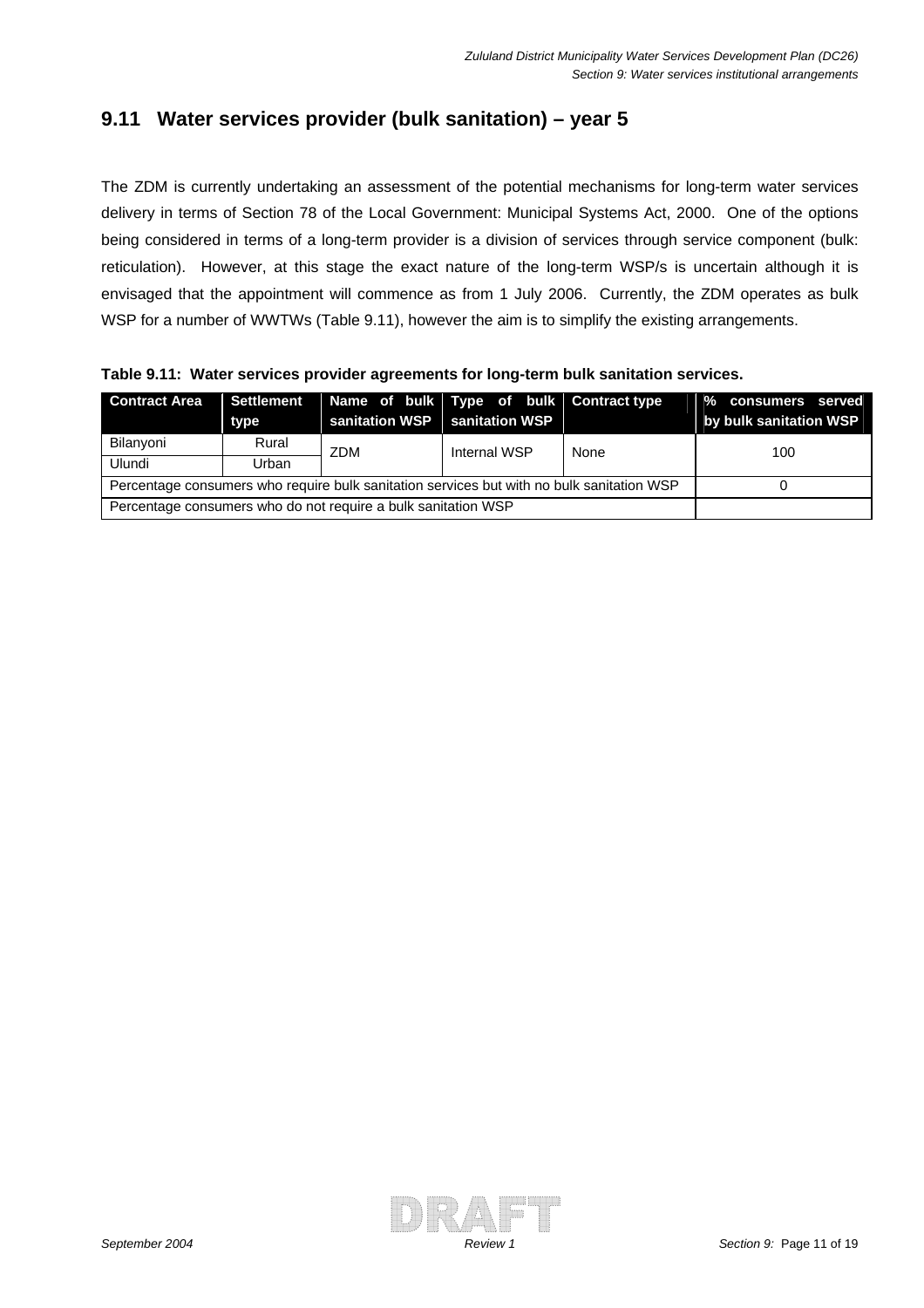#### **9.12 Support services agents (water) – current**

Although the ZDM is WSP for most of the rural water schemes, they have a support services contract with Alliance Water to assist in the maintenance and bulk services (Table 9.12). This support services agent (SSA) contract is for a fixed term and expires on the 30 June 2006. In addition, the ZDM has a list of approved contractors that may assist the Alliance Water maintenance teams when necessary. These contractors work at standard rates that have been set until 30 June 2006.

| <b>Contract Area</b>                                               | <b>Settlement</b><br>type | Name of<br><b>SSA</b> | <b>Type of SSA</b> | <b>Type of</b><br>support<br>service | <b>Signed</b><br>contract | %<br>consumers<br>served by WSP<br>with SSA |
|--------------------------------------------------------------------|---------------------------|-----------------------|--------------------|--------------------------------------|---------------------------|---------------------------------------------|
| under ZDM<br>Areas                                                 | Rural                     | Alliance              | $External -$       | Maintenance                          | Yes                       | 100                                         |
| as WSP                                                             |                           | Water                 | private company    |                                      |                           |                                             |
|                                                                    |                           |                       |                    |                                      |                           |                                             |
| Total percentage consumers with SSA                                |                           |                       |                    |                                      |                           | 87                                          |
| Area which require                                                 | <b>Settlement</b>         |                       |                    |                                      |                           | $\%$<br>consumers                           |
| a SSA but with no                                                  | type                      |                       |                    |                                      |                           | with no SSA                                 |
| <b>SSA</b>                                                         |                           |                       |                    |                                      |                           |                                             |
|                                                                    |                           |                       |                    |                                      |                           |                                             |
|                                                                    |                           |                       |                    |                                      |                           |                                             |
| Total percentage consumers where a SSA is required but with no SSA |                           |                       |                    |                                      |                           |                                             |

|  | Table 9.12: Support services agents for water supply. |  |  |
|--|-------------------------------------------------------|--|--|
|--|-------------------------------------------------------|--|--|

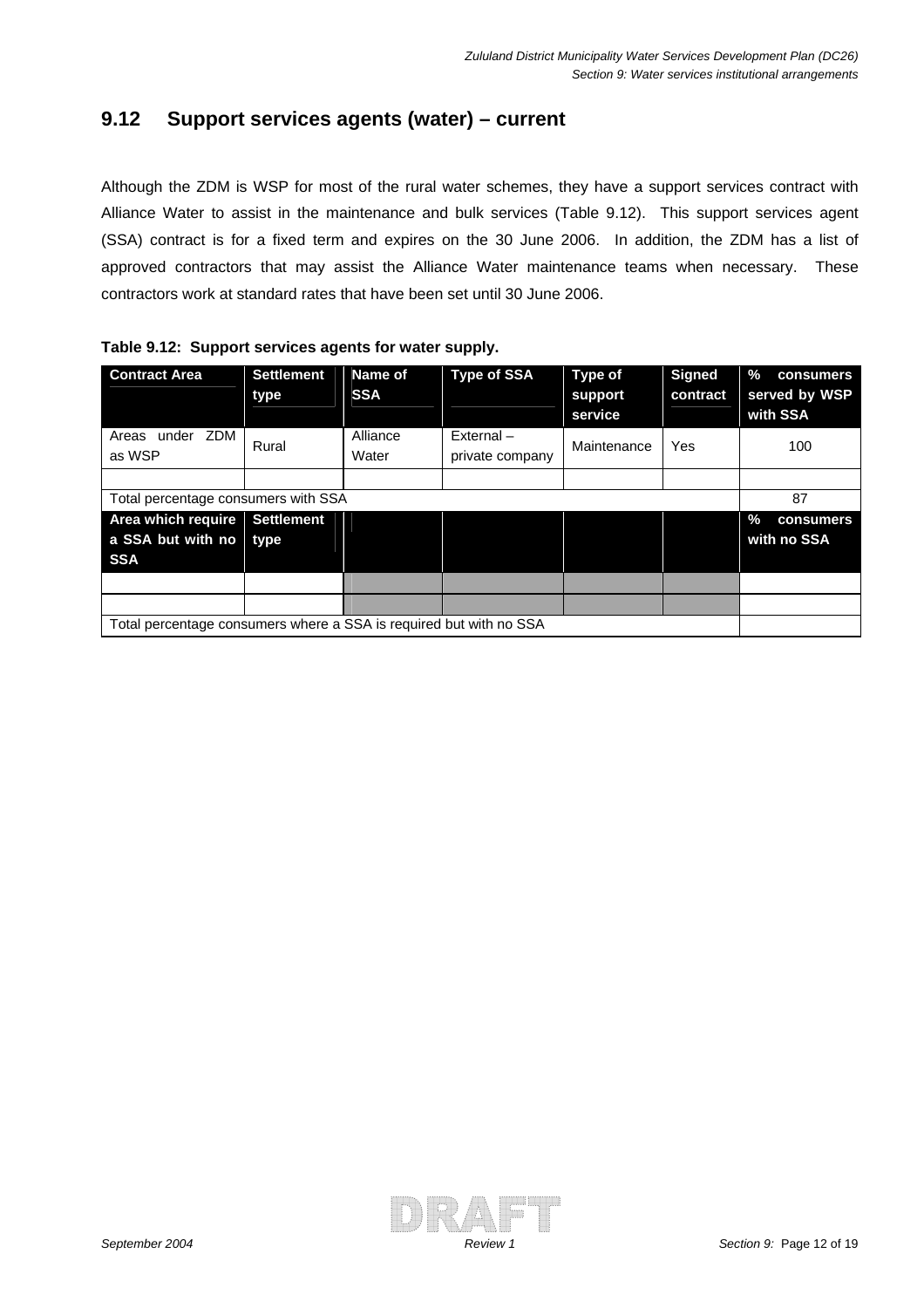#### **9.13 Support services agent (water) – year 5**

The ZDM is currently undertaking an assessment of the potential mechanisms for long-term water services delivery in terms of Section 78 of the Local Government: Municipal Systems Act, 2000. Although the aim is to simplify the existing arrangements, at this stage the exact nature of the long-term WSP/s is uncertain although it is envisaged that the appointment will commence as from 1 July 2006. Depending on the capacity of the chosen long-term WSP/s, a SSA may or may not be required. Currently, the ZDM has a support services contract with Alliance Water to assist in the maintenance and bulk services until 30 June 2006 (Table 9.13).

| <b>Contract Area</b>                                               | <b>Settlement</b><br>type | <b>Name of</b><br><b>SSA</b> | <b>Type of SSA</b>           | <b>Type of</b><br>support service | % consumers served<br>by WSP with SSA |
|--------------------------------------------------------------------|---------------------------|------------------------------|------------------------------|-----------------------------------|---------------------------------------|
| under ZDM as<br>Areas<br><b>WSP</b>                                | Rural                     | Alliance<br>Water            | External-<br>private company | Maintenance                       | 100                                   |
|                                                                    |                           |                              |                              |                                   |                                       |
| Total percentage consumers with SSA                                |                           |                              |                              |                                   | 87                                    |
| Area which require a                                               | <b>Settlement</b>         |                              | <b>Reason why no SSA</b>     |                                   | % consumers with no                   |
| <b>SSA but with no SSA</b>                                         | type                      |                              |                              |                                   | <b>SSA</b>                            |
|                                                                    |                           |                              |                              |                                   |                                       |
|                                                                    |                           |                              |                              |                                   |                                       |
| Total percentage consumers where a SSA is required but with no SSA |                           |                              |                              |                                   |                                       |

**Table 9.13: Support services agents for long-term water supply.** 

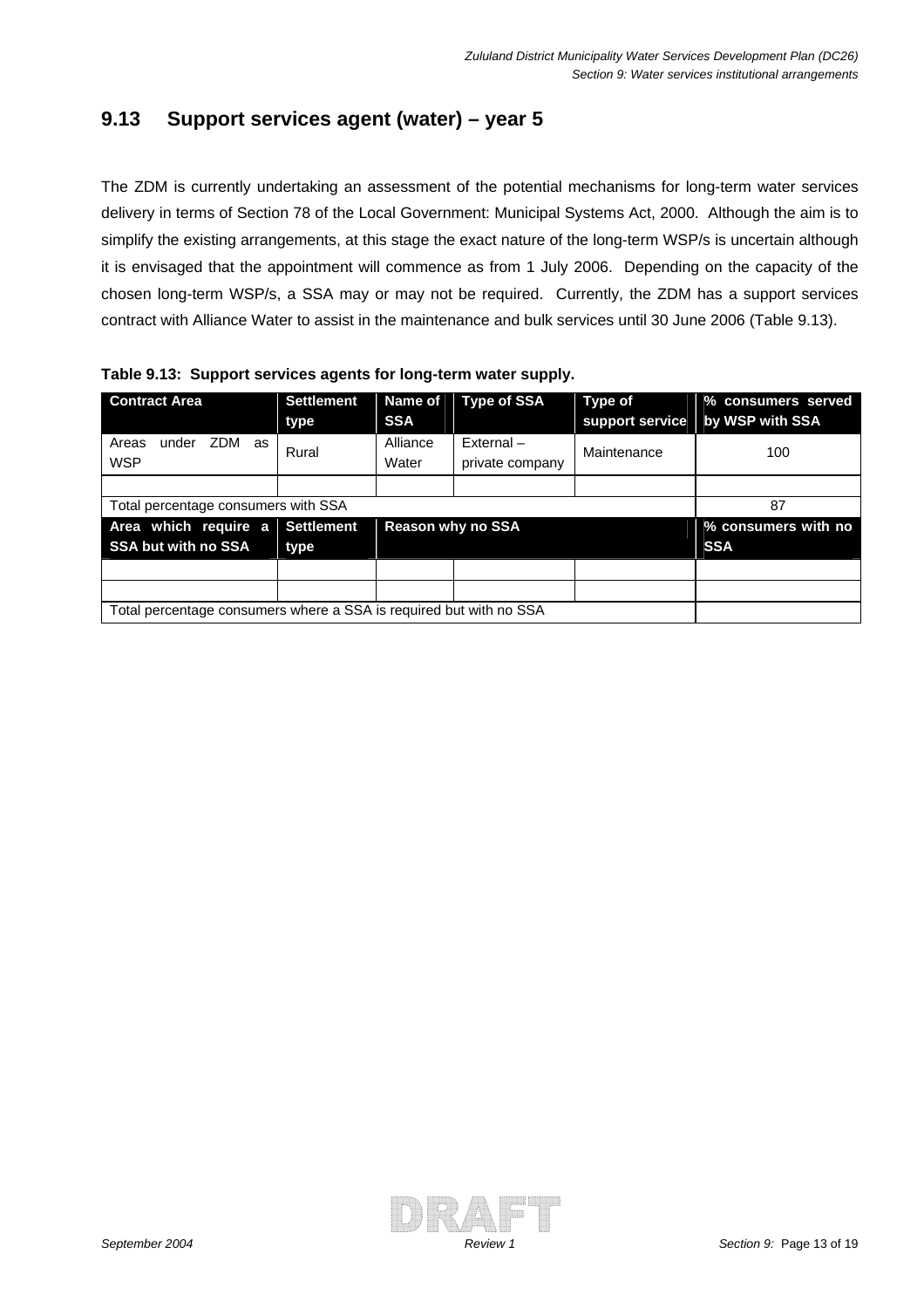#### **9.14 Sanitation promotion agent – current**

Sanitation promotion and health and hygiene awareness is an important issue to the ZDM. Currently, however there is no appointed sanitation promotion agent (SPA; Table 9.14). It is envisaged that this aspect will form part of the ZDM Communications Strategy as an education programme that targets schools.



| <b>Contract Area</b>                | <b>Settlement</b>                                                  | Name of    | of <sub>l</sub><br>Type | <b>Type of sanitation</b> | <b>Signed</b> | $\%$<br>consumers |  |  |
|-------------------------------------|--------------------------------------------------------------------|------------|-------------------------|---------------------------|---------------|-------------------|--|--|
|                                     | type                                                               | <b>SPA</b> | <b>SPA</b>              | promotion service         | contract      | served by SPA     |  |  |
|                                     |                                                                    |            |                         |                           |               |                   |  |  |
|                                     |                                                                    |            |                         |                           |               |                   |  |  |
| Total percentage consumers with SPA |                                                                    |            |                         |                           |               |                   |  |  |
| Area which require                  | <b>Settlement</b>                                                  |            |                         |                           |               | ℅<br>consumers    |  |  |
| a SPA but with no type              |                                                                    |            |                         |                           |               | with no SPA       |  |  |
| <b>SPA</b>                          |                                                                    |            |                         |                           |               |                   |  |  |
|                                     |                                                                    |            |                         |                           |               |                   |  |  |
|                                     |                                                                    |            |                         |                           |               |                   |  |  |
|                                     | Total percentage consumers where a SPA is required but with no SPA |            |                         |                           |               |                   |  |  |

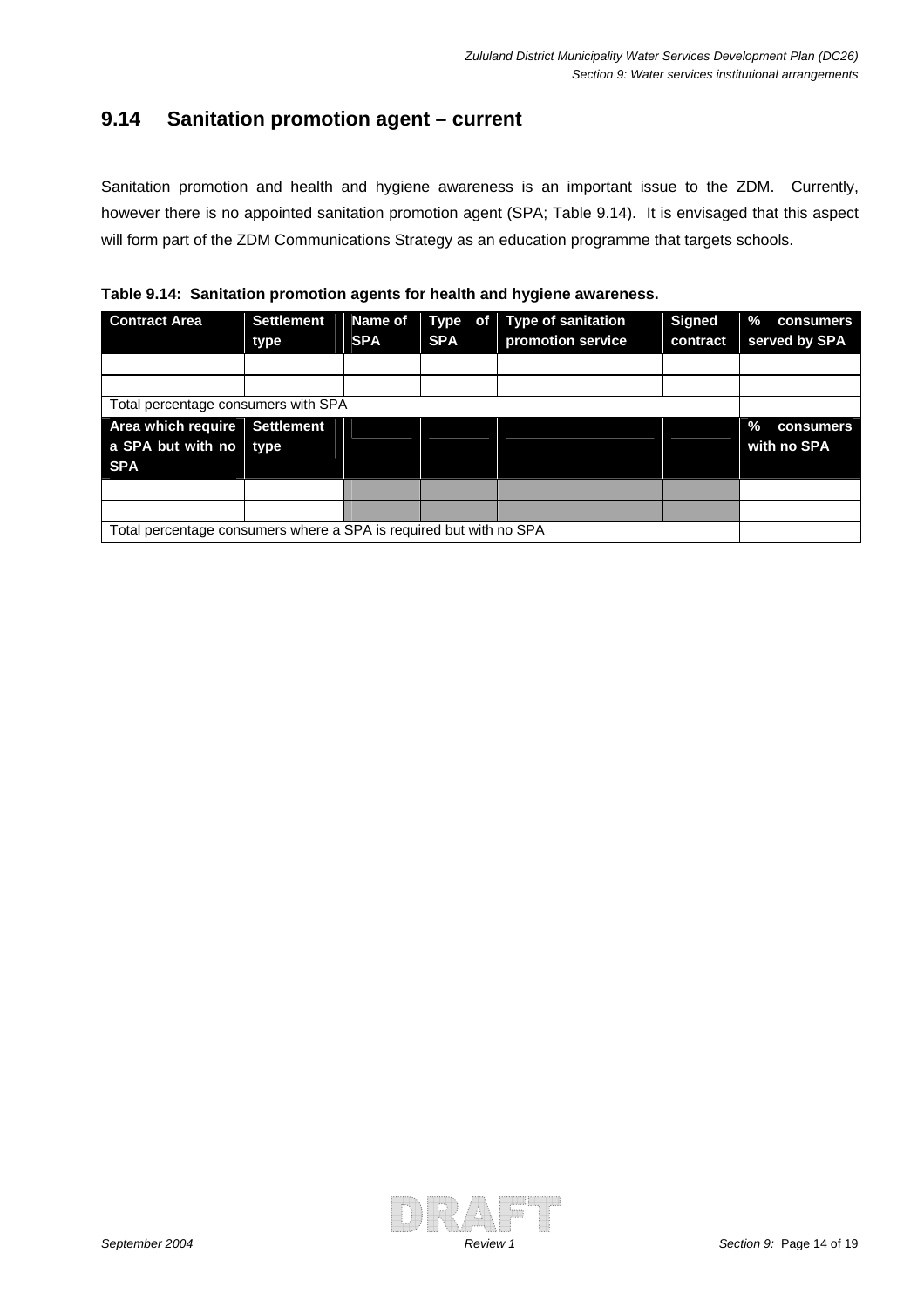#### **9.15 Sanitation promotion agent – year 5**

The ZDM is currently undertaking an assessment of the potential mechanisms for long-term water services delivery in terms of Section 78 of the Local Government: Municipal Systems Act, 2000. Although the aim is to simplify the existing arrangements, at this stage the exact nature of the long-term WSP/s is uncertain although it is envisaged that the appointment will commence as from 1 July 2006. Depending on the capacity of the chosen long-term WSP/s and the content of the WSA/WSP contract, sanitation promotion may form part of the WSP responsibilities. Until the WSP assessment is complete, and the Communications Strategy has been finalised, no long-term SPA is envisaged (Table 9.15).

| <b>Contract Area</b>                | <b>Settlement</b> | <b>Name of</b> | <b>Type of SPA</b>       | <b>Type of</b>  | % consumers served  |
|-------------------------------------|-------------------|----------------|--------------------------|-----------------|---------------------|
|                                     | type              | <b>SPA</b>     |                          | support service | by SPA              |
|                                     |                   |                |                          |                 |                     |
|                                     |                   |                |                          |                 |                     |
| Total percentage consumers with SPA |                   |                |                          |                 |                     |
|                                     |                   |                |                          |                 |                     |
| Areas which require a               | <b>Settlement</b> |                | <b>Reason why no SPA</b> |                 | % consumers with no |
| <b>SPA but with no SPA</b>          | type              |                |                          |                 | <b>SPA</b>          |
|                                     |                   |                |                          |                 |                     |
|                                     |                   |                |                          |                 |                     |

**Table 9.15: Sanitation promotion agents for long-term health and hygiene awareness.** 

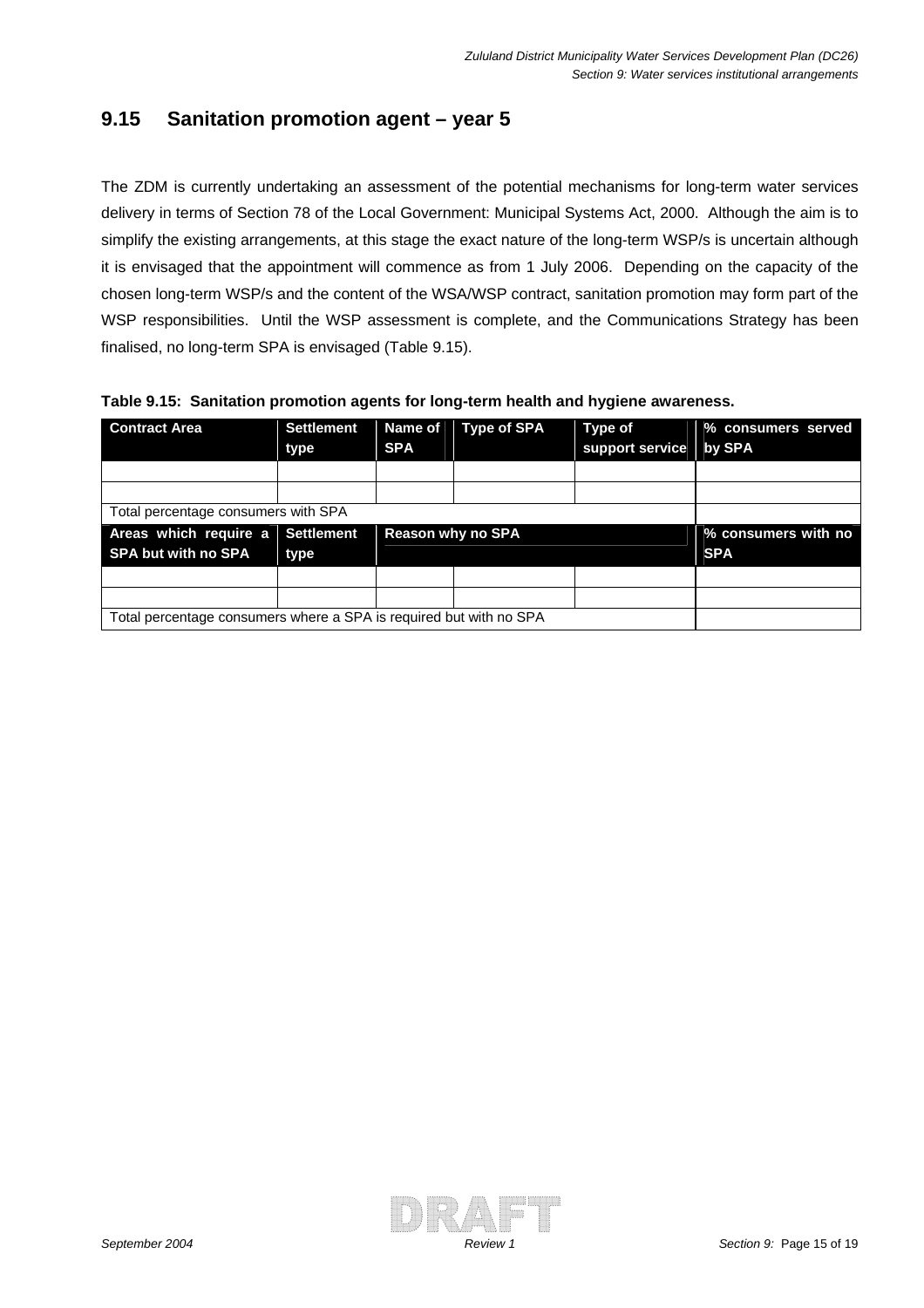#### **9.16 Support service contracts - current**

Although the ZDM is WSP for most of the rural water schemes, they have a support services contract with Alliance Water to assist in the maintenance and bulk services (Table 9.16). This support services agent (SSA) contract is for a fixed term and expires on the 30 June 2006. In addition, the ZDM has a list of approved contractors that may assist the Alliance Water maintenance teams when necessary. These contractors work at standard rates that have been set until 30 June 2006.

#### **Table 9.16: Support service contracts.**

| WSP functions for which the municipality has service contracts: | <b>Duration of contract</b> |
|-----------------------------------------------------------------|-----------------------------|
| Maintenance of reticulation networks and bulks                  | 3 vears                     |
|                                                                 |                             |

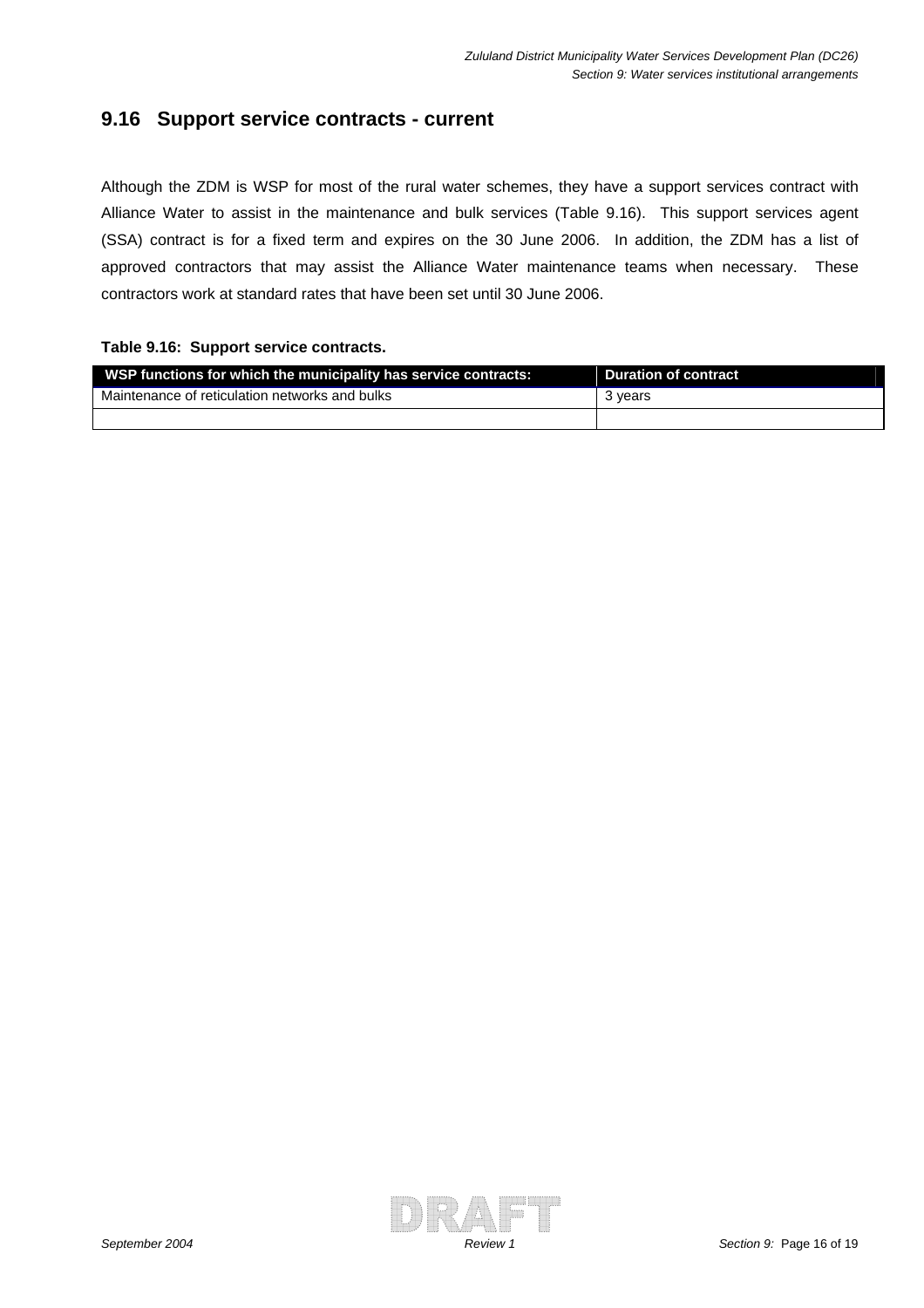#### **9.17 WSP staffing levels: water**

The ZDM is currently undertaking an assessment of the potential mechanisms for long-term water services delivery in terms of Section 78 of the Local Government: Municipal Systems Act, 2000. Included in this assessment is the determination of staffing levels and capacity. It is envisaged that the assessment will be completed by the early part of 2005. Once completed and the long-term WSP/s have been finalised, the staffing levels for water services can be determined (Table 9.17).

|                             | <b>Number of employees</b>  |               |                 |                    |         |              |  |  |  |
|-----------------------------|-----------------------------|---------------|-----------------|--------------------|---------|--------------|--|--|--|
|                             | <b>Executive and senior</b> | <b>Middle</b> | <b>Clerical</b> | <b>Supervisory</b> | General | <b>Total</b> |  |  |  |
|                             | management                  | management    |                 | or artisan         | worker  |              |  |  |  |
| Finance and administration  |                             |               |                 |                    |         |              |  |  |  |
| Projects and planning       |                             |               |                 |                    |         |              |  |  |  |
| Operations                  |                             |               |                 |                    |         |              |  |  |  |
| <b>Bulk service</b>         |                             |               |                 |                    |         |              |  |  |  |
| Distribution services       |                             |               |                 |                    |         |              |  |  |  |
| <b>Customer services</b>    |                             |               |                 |                    |         |              |  |  |  |
| Total                       |                             |               |                 |                    |         |              |  |  |  |
| Projection of total in five |                             |               |                 |                    |         |              |  |  |  |
| years time                  |                             |               |                 |                    |         |              |  |  |  |

#### **Table 9.17: WSP staffing levels for water supply.**

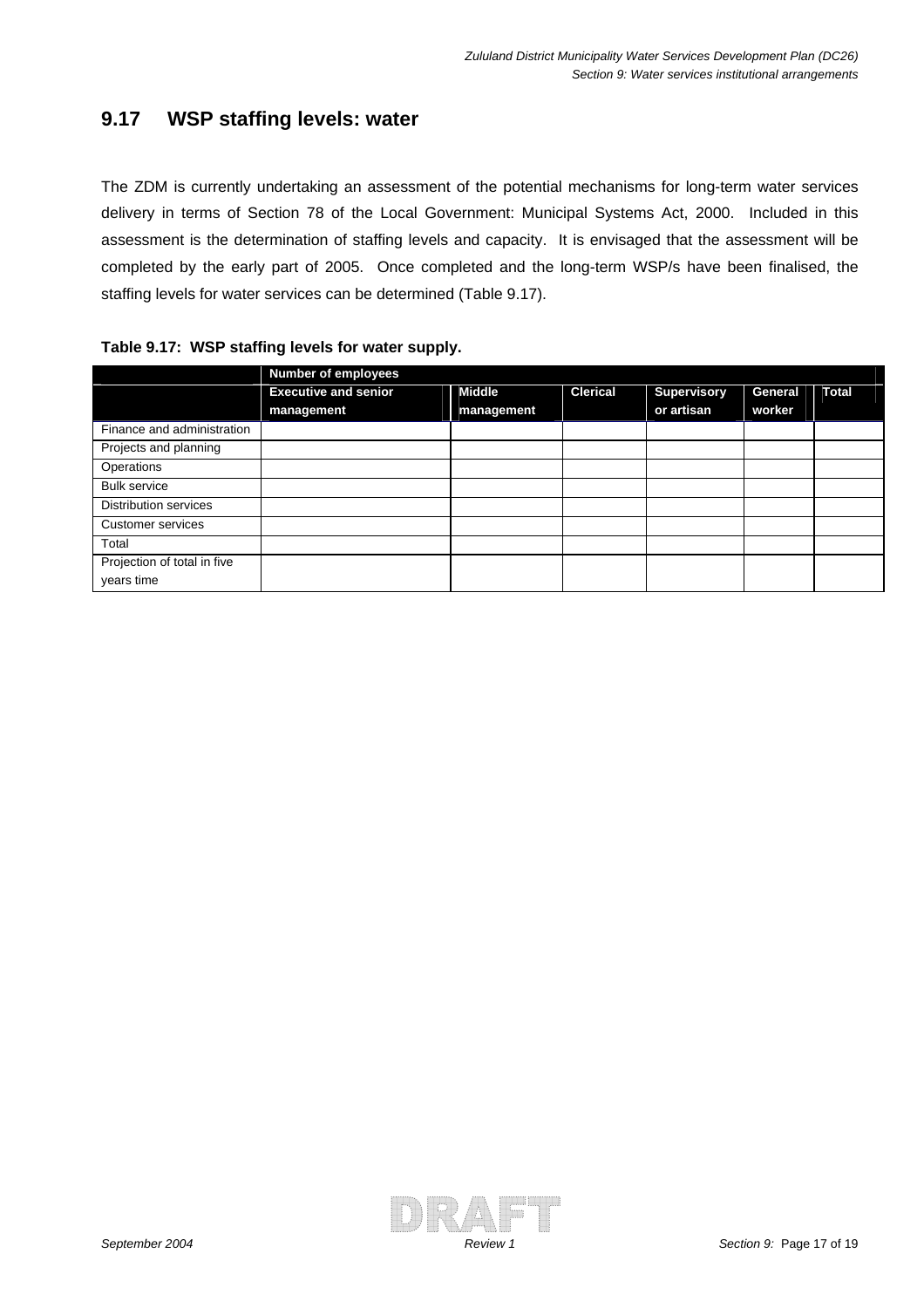#### **9.18 WSP staffing levels: sanitation**

The ZDM is currently undertaking an assessment of the potential mechanisms for long-term water services delivery in terms of Section 78 of the Local Government: Municipal Systems Act, 2000. Included in this assessment is the determination of staffing levels and capacity. It is envisaged that the assessment will be completed by the early part of 2005. Once completed and the long-term WSP/s have been finalised, the staffing levels for water services can be determined (Table 9.18).

|                              | <b>Number of employees</b>  |               |                 |                    |         |              |  |  |
|------------------------------|-----------------------------|---------------|-----------------|--------------------|---------|--------------|--|--|
|                              | <b>Executive and senior</b> | <b>Middle</b> | <b>Clerical</b> | <b>Supervisory</b> | General | <b>Total</b> |  |  |
|                              | management                  | management    |                 | or artisan         | worker  |              |  |  |
| Finance and administration   |                             |               |                 |                    |         |              |  |  |
| Projects and planning        |                             |               |                 |                    |         |              |  |  |
| Operations                   |                             |               |                 |                    |         |              |  |  |
| <b>Bulk service</b>          |                             |               |                 |                    |         |              |  |  |
| <b>Distribution services</b> |                             |               |                 |                    |         |              |  |  |
| Customer services            |                             |               |                 |                    |         |              |  |  |
| Total                        |                             |               |                 |                    |         |              |  |  |
| Projection of total in five  |                             |               |                 |                    |         |              |  |  |
| years time                   |                             |               |                 |                    |         |              |  |  |

#### **Table 9.18: WSP staffing levels for sanitation services.**